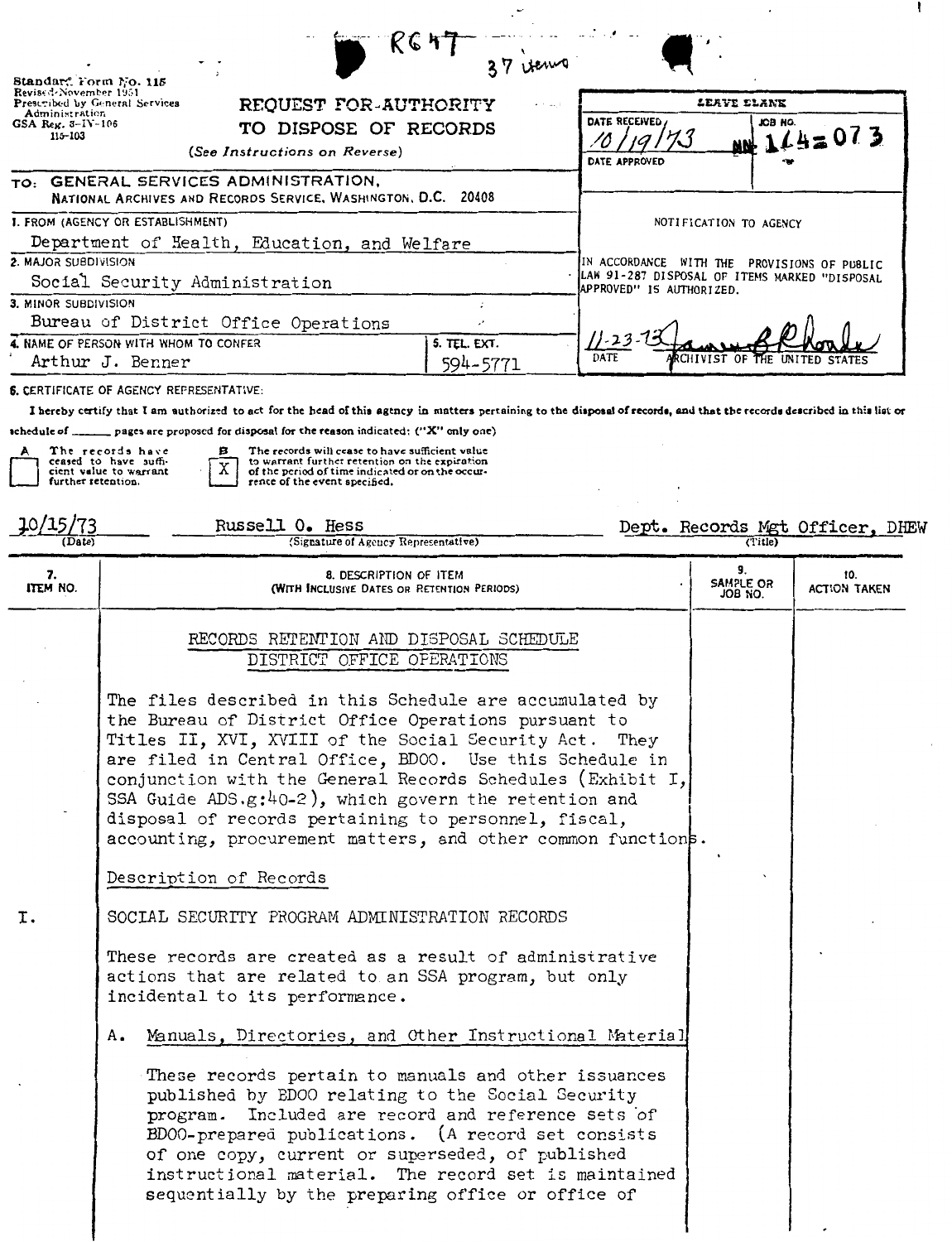en antistation<br>
Finisistation<br>
Job No. **8tandard Form No. 115-A**<br>
Revised November 1951<br>
Prescribed by General Services Administrsuon<br>
OBA .Reg. 3-1V-106 **COMPER .COMPER .COMPER .COMPER .COMPER .Prescribed by General Services Administrsuon COMPER .COMPER .COMPE** 

 $\mathbf{I}$ 

### REQUEST FOR AUTHORITY TO DISPOSE OF RECORDS-Continuation Sheet

| 7.<br>ITEM NO. | 8. DESCRIPTION OF ITEM<br>(WITH INCLUSIVE DATES OR RETENTION PERIODS)                                                                                                                                                                                                                                                                                                                                                                                                                                                                                                                                                                                                                                                                                                                                                                                                                                                                                                                                                                                                                                                                                                                                                                                                                | 9.<br><b>SAMPLE OR</b><br>JOB NO. | 10.<br><b>ACTION TAKEN</b>                    |
|----------------|--------------------------------------------------------------------------------------------------------------------------------------------------------------------------------------------------------------------------------------------------------------------------------------------------------------------------------------------------------------------------------------------------------------------------------------------------------------------------------------------------------------------------------------------------------------------------------------------------------------------------------------------------------------------------------------------------------------------------------------------------------------------------------------------------------------------------------------------------------------------------------------------------------------------------------------------------------------------------------------------------------------------------------------------------------------------------------------------------------------------------------------------------------------------------------------------------------------------------------------------------------------------------------------|-----------------------------------|-----------------------------------------------|
| V              | record for historical purposes. A reference set<br>consists of nonrecord copies of manuals, handbooks, and<br>similar publications, maintained for reference purposes.)<br>Included are: Service Representative Handbook, Desk<br>Manual, Systems Handbook, District Office Weekly Report<br>and Work Sampling Manuals, Telecommunications Operating<br>Procedures, Claims Manual 9000, BD00 Administrative<br>Directives System, Employer Contact and Account Number<br>Manual, Service Area Directory and District Office/Branch<br>Office Telephone Directory, and similar publications.<br>1. Record set: Transfer to the Federal Records Center<br>(FRC) when no longer needed in current operations.<br>Offer to the National Archives 10 years thereafter.<br>Permanent.<br>2. Reference set: Destroy when superseded, obsolete,<br>or no longer needed for reference.<br>H. Issuance Background Files<br>These files consist of background material created in<br>the preparation, clearance, and issuance of directives.<br>They are accumulated by the preparing office and include<br>studies, coordinating actions, recommendations, con-<br>currences, and similar documents that provide a basis<br>for issuing the publication, or that contribute to its<br>content. |                                   | DISPOSAL NOT<br>APPROVED<br>DISPOSAL APPROVED |
|                | Transfer to the FRC after 3 calendar years or when no<br>longer needed for current operations. Destroy 10 years<br>thereafter.<br>Operations Administrative Files<br>These documents relate to the overall routine adminis-<br>tration of BD00 activities. Specific files described                                                                                                                                                                                                                                                                                                                                                                                                                                                                                                                                                                                                                                                                                                                                                                                                                                                                                                                                                                                                  |                                   | DISPOSAL APPROVED                             |
|                | elsewhere in the Schedule are not included here.<br>These<br>records include, but are not limited to:<br>1. General Routine Correspondence<br>To individual regions on specific situations not<br>of national interest. See section II-E, below,<br>for correspondence to all regions ("See Belows")<br>and other bureaus and offices.                                                                                                                                                                                                                                                                                                                                                                                                                                                                                                                                                                                                                                                                                                                                                                                                                                                                                                                                               |                                   |                                               |
|                |                                                                                                                                                                                                                                                                                                                                                                                                                                                                                                                                                                                                                                                                                                                                                                                                                                                                                                                                                                                                                                                                                                                                                                                                                                                                                      |                                   |                                               |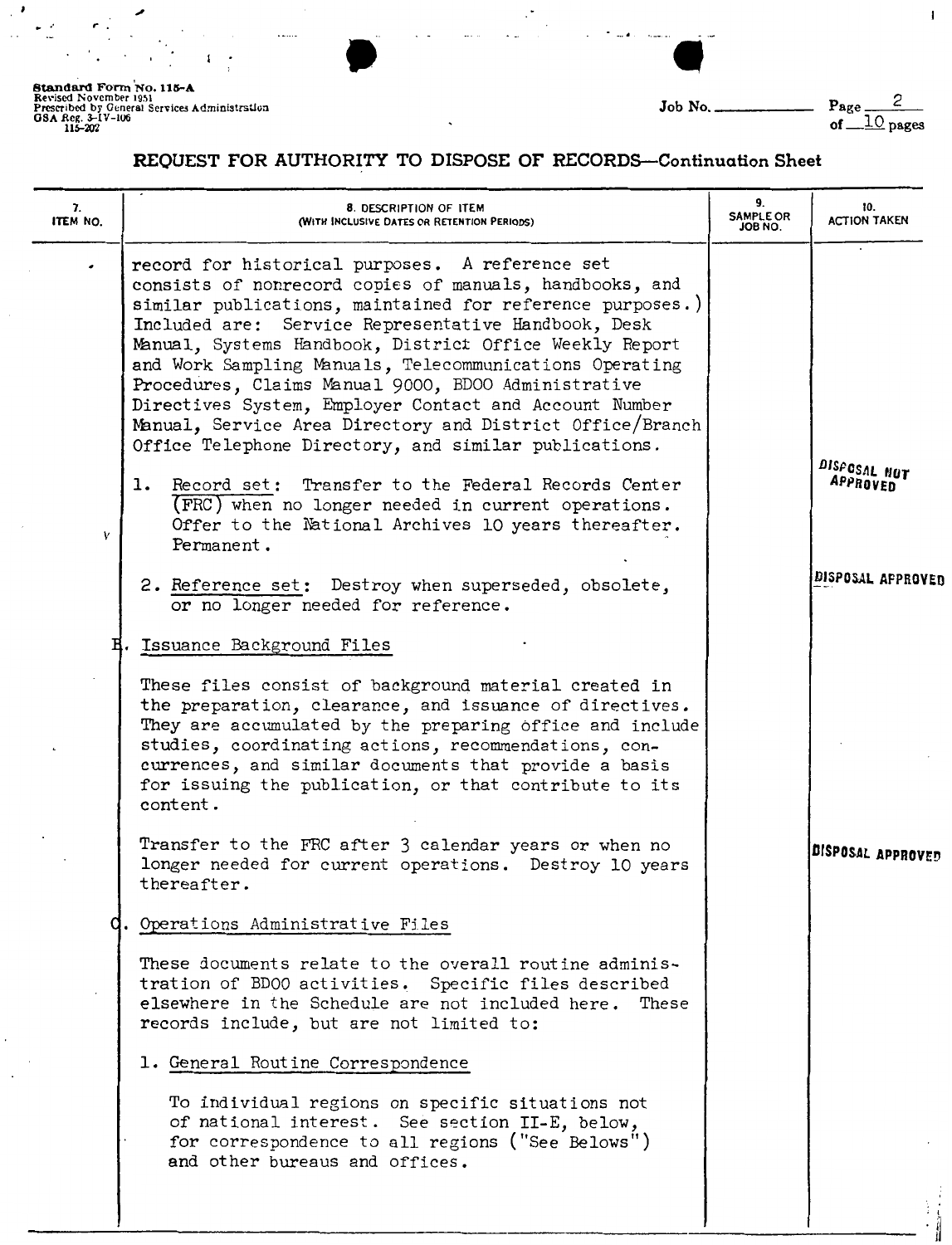|                                                                                                                                   | $\cdots$ |        |                     |
|-----------------------------------------------------------------------------------------------------------------------------------|----------|--------|---------------------|
| Standard Form No. 115-A<br>Revised November 1951<br>Prescribed by General Services Administration<br>08A Reg. 3–1V-106<br>115-202 |          | Job No | Page<br>of<br>pages |

## REQUEST FOR AUTHORITY TO DISPOSE OF RECORDS-Continuation Sheet

 $\mathbb{R}^{\bullet}$ 

| 7.<br><b>ITEM NO.</b> | 8. DESCRIPTION OF ITEM<br>(WITH INCLUSIVE DATES OR RETENTION PERIODS)                                                                                                                                                                | 9.<br><b>SAMPLE OR</b><br>JOB NO. | 10.<br><b>ACTION TAKEN</b> |
|-----------------------|--------------------------------------------------------------------------------------------------------------------------------------------------------------------------------------------------------------------------------------|-----------------------------------|----------------------------|
|                       | 2. Clearance Comments<br>These files consist of routine comments made by<br>an individual office on directives, issuances,<br>claims manual instructions, or other publications<br>prepared by another office or bureau with primary |                                   |                            |
|                       | responsibility.<br>3.<br>Suggestion Evaluations<br>Evaluations of suggestions that do not result in<br>issuing a directive or issuance or in establishing                                                                            |                                   |                            |
|                       | a project.<br>4.<br>Program, Budget, and Management<br>Program and budget documents, management improvement<br>reports, cost reduction reports, and comparable<br>management reports prepared to submit data to offices              |                                   |                            |
|                       | responsible for these management functions.<br>5. Public Information<br>Comments on, or contributions to, news releases or<br>other media publicizing social security programs<br>(i.e., retirement, survivors, disability, health   |                                   |                            |
|                       | insurance, aged, blind and disabled.)<br>6. Legislation<br>Documents accumulated in drafting or commenting<br>on proposed legislation affecting social security<br>programs.                                                         |                                   |                            |
|                       | Congressional Inquiries<br>7.<br>Documents relating to congressional inquiries and<br>replies thereto.                                                                                                                               |                                   |                            |
|                       | 8.<br>Routine Reports<br>Routine uncontrolled reports not described else-<br>where in this Schedule, including Highlights, Blue<br>Book and similar reports.                                                                         |                                   |                            |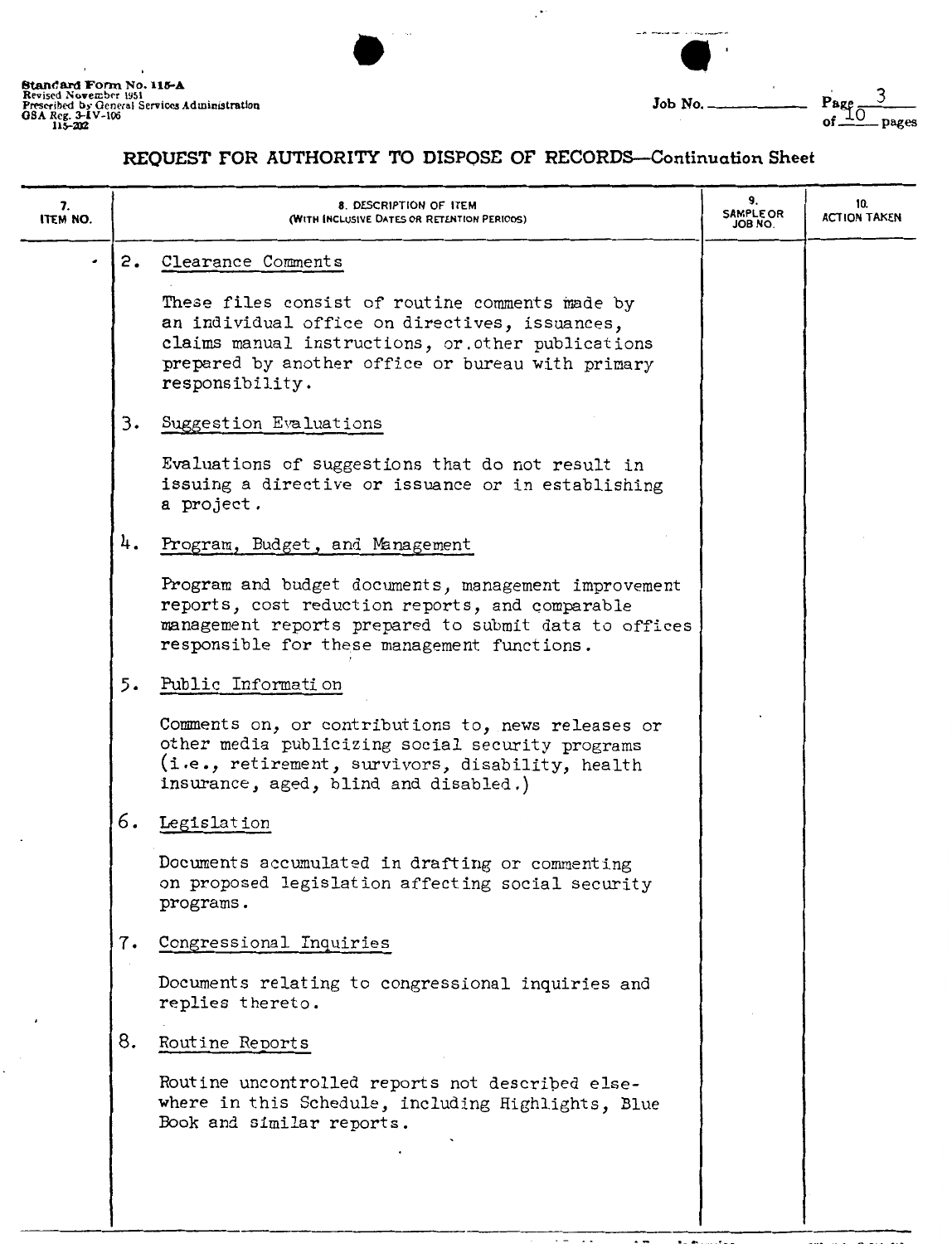**Standard Form 140. 115-A<br>Revised November 1951<br>Prescribed by General Services Administration<br>GBA Reg, 3-IV-106<br>115-202** 

ر

l •

- • f -~ - -·- -· --·

 $\bullet$  $\ddot{\phantom{a}}$ 

 $\sim$ 

|         | ٠ |                 |       |  |
|---------|---|-----------------|-------|--|
| Job No. |   | Page<br>of $10$ | pages |  |

## REQUEST FOR AUTHORITY TO DISPOSE OF RECORDS-Continuation Sheet

 $\mathbb{R}^2$ 

| 7.<br>ITEM NO. | 8. DESCRIPTION OF ITEM<br>(WITH INCLUSIVE DATES OR RETENTION PERIODS)                                                                                                                                                                                                                                                                                                               | 9.<br><b>SAMPLE OR</b><br>JOB NO. | 10.<br><b>ACTION TAKEN</b>      |
|----------------|-------------------------------------------------------------------------------------------------------------------------------------------------------------------------------------------------------------------------------------------------------------------------------------------------------------------------------------------------------------------------------------|-----------------------------------|---------------------------------|
|                | Destroy 2 years following the close of the calendar<br>year in which the material is dated. However, documents<br>in closed files requiring additional action and relating<br>to reopened cases should be brought forward for filing<br>in the current files.                                                                                                                       |                                   | DISPOSAL APPROVED               |
|                | D.<br>Committee Records                                                                                                                                                                                                                                                                                                                                                             |                                   |                                 |
|                | These documents are created in establishing, operating,<br>and dissolving committees whose purposes are to consider,<br>advise, recommend, take action, and report on speci-<br>fically-assigned functions. Included are material on<br>committee establishment, charters, and members. Also<br>included are notices, agenda, minutes, reports of<br>meetings, and similar records. |                                   |                                 |
| Ý              | Transfer to the FRC when no longer needed for current<br>operations. Offer to the National Archives 10 years<br>thereafter. Permanent.                                                                                                                                                                                                                                              |                                   | DISPOSAL NOT<br><b>APPROVER</b> |
|                | $E_{\bullet}$<br>Office Organization Records                                                                                                                                                                                                                                                                                                                                        |                                   |                                 |
|                | These files consist of documents relating to individual<br>office organization and function.<br>Included are non-<br>record copies of organizational charts, functional<br>statements, maps of regional alignments, and similar<br>records.                                                                                                                                         |                                   |                                 |
|                | Destroy when superseded, obsolete, or no longer needed<br>for reference.                                                                                                                                                                                                                                                                                                            |                                   | DISPOSAL APPROVER               |
|                | $\mathbf{F}$ .<br>Records Disposition Records                                                                                                                                                                                                                                                                                                                                       |                                   |                                 |
|                | Documents reflecting the location and/or disposition<br>of records retired or transferred out of an office.<br>Included are SF-135, Records Transmittal and Receipt;<br>Form SSA-325, SSA Records Transmittal; and equivalent<br>documents, which list records transferred to the FRC<br>or to the SSA Records Holding Area.                                                        |                                   |                                 |
|                | Destroy when all records reflected on the list have<br>been destroyed.                                                                                                                                                                                                                                                                                                              |                                   | DISPOSAL APPROVED               |
|                |                                                                                                                                                                                                                                                                                                                                                                                     |                                   |                                 |
|                |                                                                                                                                                                                                                                                                                                                                                                                     |                                   |                                 |
|                |                                                                                                                                                                                                                                                                                                                                                                                     |                                   |                                 |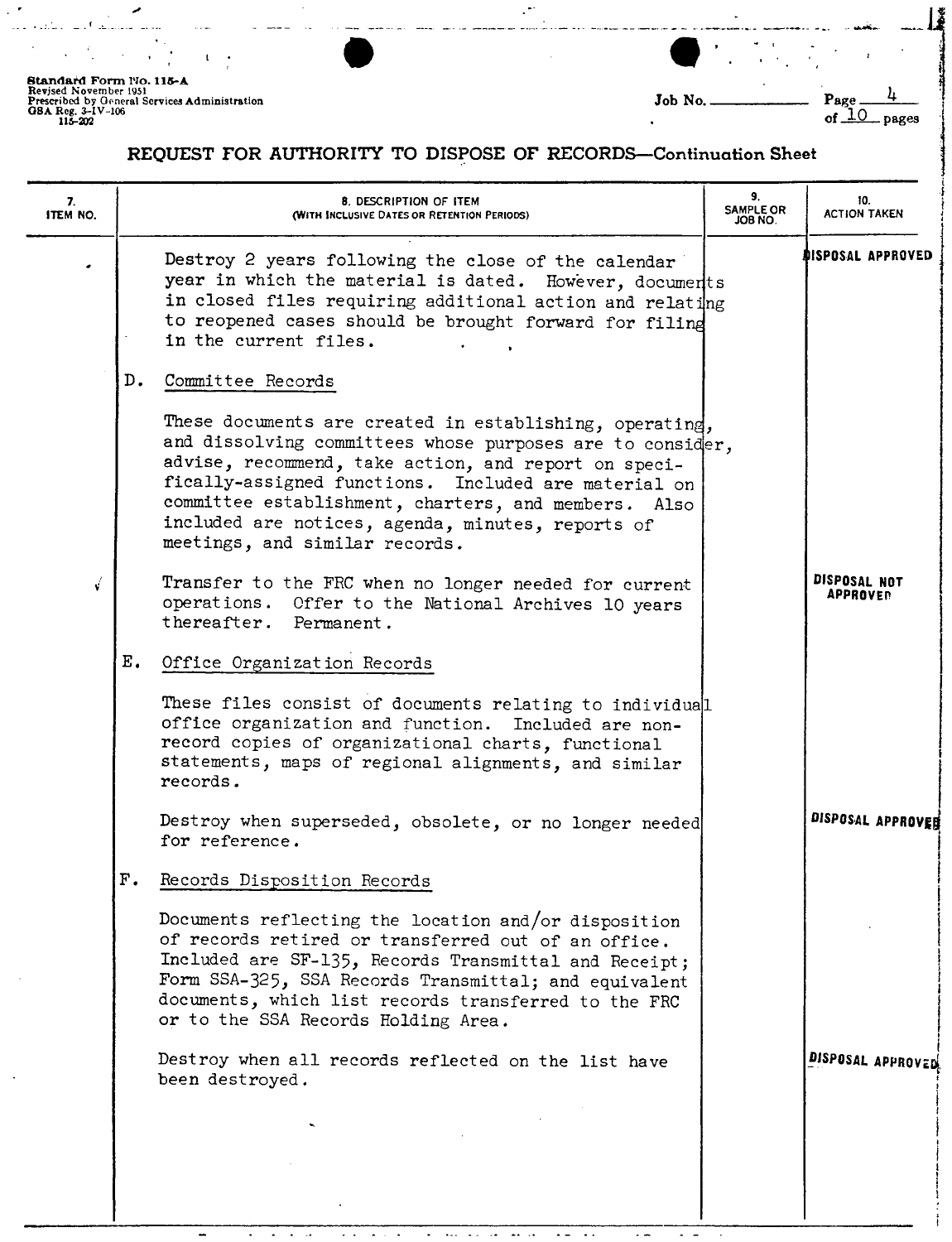╭  $\bar{z}$ 

 $\mathcal{F}^{(n)}_{\text{max}}$ 

 $\chi^2$ 

 $\ddot{\phantom{a}}$ 

| Standard Form No. 115-A<br>Revised November 1951<br>Prescribed by General Services Administration<br>GSA Reg. 3-1V-106<br>115-202 | $P_{\alpha\alpha\alpha}$<br>Job No.<br>pages |
|-----------------------------------------------------------------------------------------------------------------------------------|----------------------------------------------|

## REQUEST FOR AUTHORITY TO DISPOSE OF RECORDS-Continuation Sheet

 $\mathcal{L}_{\text{max}}$  ,  $\mathcal{L}$ 

is a

للمستشفين المساري والمدار المرادر

| 7.<br>ITEM NO. | <b>8. DESCRIPTION OF ITEM</b><br>(WITH INCLUSIVE DATES OR RETENTION PERIODS)                                                                                                                                                                                                                                                                                                                                                                                                                                                                                                                                       | 9.<br>SAMPLE OR<br>JOB NO. | 10.<br><b>ACTION TAKEN</b>      |
|----------------|--------------------------------------------------------------------------------------------------------------------------------------------------------------------------------------------------------------------------------------------------------------------------------------------------------------------------------------------------------------------------------------------------------------------------------------------------------------------------------------------------------------------------------------------------------------------------------------------------------------------|----------------------------|---------------------------------|
| II.            | BDOO MANAGEMENT RECORDS                                                                                                                                                                                                                                                                                                                                                                                                                                                                                                                                                                                            |                            |                                 |
|                | A. District Office Summary and Management Records                                                                                                                                                                                                                                                                                                                                                                                                                                                                                                                                                                  |                            |                                 |
|                | These files contain summaries of data on the general<br>management emanating from the district office weekly<br>reports and the district office work sampling systems<br>of district office operations and functions.                                                                                                                                                                                                                                                                                                                                                                                              |                            |                                 |
|                | 1. Yearly summaries from both systems.                                                                                                                                                                                                                                                                                                                                                                                                                                                                                                                                                                             |                            |                                 |
|                | Transfer to FRC after 5 years. Destroy 50<br>а.<br>years thereafter.                                                                                                                                                                                                                                                                                                                                                                                                                                                                                                                                               |                            | DISPOSAL APPROVED               |
|                | 2. Monthly and quarterly summaries from both systems.                                                                                                                                                                                                                                                                                                                                                                                                                                                                                                                                                              |                            |                                 |
|                | a. Transfer to FRC after 5 years. Destroy 10<br>years thereafter.                                                                                                                                                                                                                                                                                                                                                                                                                                                                                                                                                  |                            | DISPOSAL APPROVED               |
|                | 3. District office weekly reports.                                                                                                                                                                                                                                                                                                                                                                                                                                                                                                                                                                                 |                            |                                 |
|                | a. Destroy 5 years following the close of the<br>calendar year in which the material is dated.                                                                                                                                                                                                                                                                                                                                                                                                                                                                                                                     |                            | DISPOSAL APPROVED               |
|                | <b>B.</b><br>District Office Reviews                                                                                                                                                                                                                                                                                                                                                                                                                                                                                                                                                                               |                            |                                 |
|                | These files consist of documents relating to the con-<br>duct of reviews of district office operations by district<br>managers and by regional office staff members. These<br>reviews are accomplished to analyze a district office's<br>management, organization, and operations to improve<br>performance of the district office in management and<br>personnel practices, and program operations. Included<br>are self-appraisal guides, personnel questionnaires,<br>District Office Review Profile; narrative summaries of<br>the comprehensive review; results and findings, and<br>directly related papers. |                            |                                 |
|                | Destroy after next comparable review.                                                                                                                                                                                                                                                                                                                                                                                                                                                                                                                                                                              |                            | <b><i>AISPOSAL APPROVED</i></b> |
|                | $\mathbf{c}$ .<br>Regional Office Survey and Reports                                                                                                                                                                                                                                                                                                                                                                                                                                                                                                                                                               |                            |                                 |
|                | Documents relating to the conduct of reviews of regional<br>office operations by the regional representative and<br>by the Operations Analysis and Standards Staff of the<br>Division of Appraisal. These surveys are completed<br>to analyze a regional office's management, organiza-<br>tion, and operations. The goal of the survey is to<br>assist the regional office to improve its performance                                                                                                                                                                                                             |                            |                                 |

Four copies, including original, to be submitted to the National Archives and Records Service **GPO: 19th-0-711-917**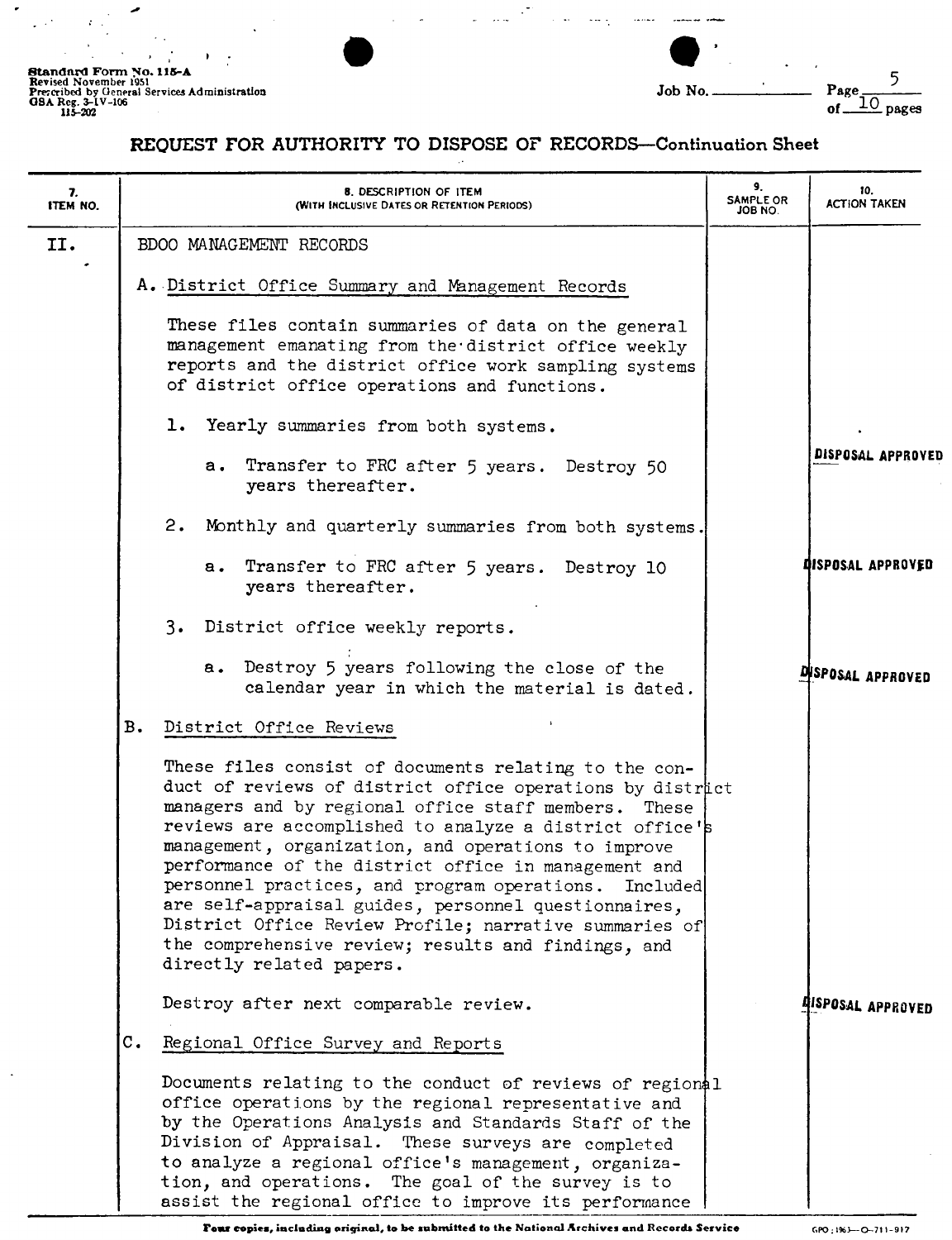ż

 $\cdot$   $\cdot$ 

| GSA Reg. 3-IV-106<br>115-202 | Standard Form No. 115-A<br>Revised November 1951<br>Prescribed by General Services Administration | Job No. | $Page_ 0$<br>$\Box$ $\Omega$ pages |
|------------------------------|---------------------------------------------------------------------------------------------------|---------|------------------------------------|
|------------------------------|---------------------------------------------------------------------------------------------------|---------|------------------------------------|

i

# **REQUEST FOR AUTHORITY TO DISPOSE OF RECORDS-Continuation Sheet**

 $\cdot$ 

| 7.<br>ITEM NO. | 8. DESCRIPTION OF ITEM<br>(WITH INCLUSIVE DATES OR RETENTION PERIODS)                                                                                                                                                                                                                                                                                                                                                                                                                                                                                                                                                                                                                        | 9.<br><b>SAMPLE OR</b><br>ON 8OL | 10.<br><b>ACTION TAKEN</b>      |
|----------------|----------------------------------------------------------------------------------------------------------------------------------------------------------------------------------------------------------------------------------------------------------------------------------------------------------------------------------------------------------------------------------------------------------------------------------------------------------------------------------------------------------------------------------------------------------------------------------------------------------------------------------------------------------------------------------------------|----------------------------------|---------------------------------|
|                | in all areas of management and program operations<br>and in its supervision of the region. Included<br>are the region's self-appraisal reports, narrative<br>summaries of the review, results and findings,<br>management questionnaires and summary, and all other<br>directly related background material and papers.                                                                                                                                                                                                                                                                                                                                                                      |                                  |                                 |
|                | Destroy after next comparable review.                                                                                                                                                                                                                                                                                                                                                                                                                                                                                                                                                                                                                                                        |                                  | DISPOSAL APPROVED               |
|                | Service Area Reviews<br>D.                                                                                                                                                                                                                                                                                                                                                                                                                                                                                                                                                                                                                                                                   |                                  |                                 |
|                | Copies of reports prepared by district and branch offices<br>containing detailed information and statistics relating<br>to present population by counties and cities, growth<br>or decline of population, social and ethnic factors,<br>economic factors, claims workload, public contacts,<br>service to the public and to employees, and similar<br>statistical and management information.                                                                                                                                                                                                                                                                                                |                                  |                                 |
|                | Transfer to the FRC when superseded by a new report.<br>Offer to the National Archives 20 years thereafter.<br>Permanent.                                                                                                                                                                                                                                                                                                                                                                                                                                                                                                                                                                    |                                  | <b>DISPOSAL KGT</b><br>APPROVED |
|                | Ε.<br>Organization Planning and Policy Reports                                                                                                                                                                                                                                                                                                                                                                                                                                                                                                                                                                                                                                               |                                  |                                 |
|                | These documents relate to establishing and changing<br>the organization, functions, and relationships of<br>district and branch offices, resident and contact<br>stations, and regional offices. Included are organiza-<br>tional studies, reports of work groups and staff con-<br>ferences; record copies of organization and functional<br>plans; organization charts, and similar documents. Also<br>included are statements of organizational policies having<br>national impact (in the form of memoranda--"See Belows,"<br>numbered and unnumbered, and identicals), memoranda that<br>state or clarify BD00 organizational policies, and<br>instructions that are issued nationally. |                                  | DISPOSAL BOT                    |
| V              | Transfer to the FRC after 3 years. Offer to the National<br>Archives 20 years thereafter. Permanent.                                                                                                                                                                                                                                                                                                                                                                                                                                                                                                                                                                                         |                                  | APPROVED                        |
|                | $F_{\bullet}$<br>District Office Status File                                                                                                                                                                                                                                                                                                                                                                                                                                                                                                                                                                                                                                                 |                                  |                                 |
|                | These documents relate to the opening, closing, or change<br>in service area of district and branch offices, resident<br>stations, and contact stations. Included are proposals<br>with recommendations for approval, announcements of<br>openings and closings, and similar records.                                                                                                                                                                                                                                                                                                                                                                                                        |                                  | DISPOSAL APPROVED               |
|                | Transfer to the FRC after 3 years. Destroy 50 years<br>The real ter.<br>Four cours, including original, to be submitted to the National Archives and Records Souries                                                                                                                                                                                                                                                                                                                                                                                                                                                                                                                         |                                  |                                 |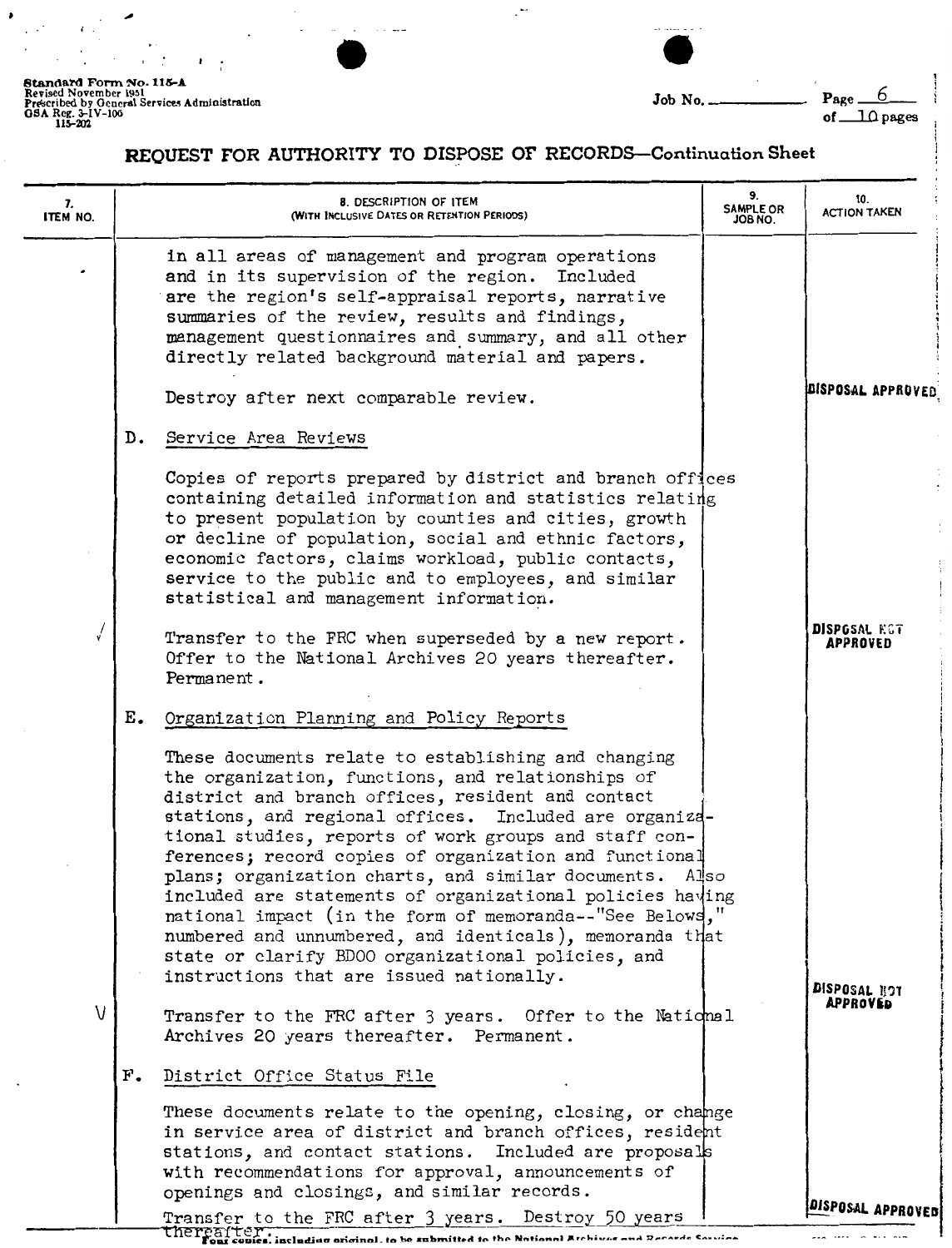**Standard Form No. 1158**<br>Revised November 1951<br>Prescrit.d by General Services Administr**ation**<br>JSA Reg. 3-IV-106

 $\ddot{\phantom{0}}$ 

 $\blacksquare$ 

 $\cdots$ 

 $\overline{\phantom{a}}$ 

| Job No. | Page                 |
|---------|----------------------|
|         | $\frac{10}{2}$ pages |

### REQUEST FOR AUTHORITY TO DISPOSE OF RECORDS-Continuation Sheet

 $\ddot{\phantom{a}}$ 

| 7.<br><b>ITEM NO.</b> | <b>8. DESCRIPTION OF ITEM</b><br>(WITH INCLUSIVE DATES OR RETENTION PERIODS)                                                                                                                                                                                                                                                                                                                                                   | 9.<br>SAMPLE OR<br>JOB NO. | 10.<br><b>ACTION TAKEN</b> |
|-----------------------|--------------------------------------------------------------------------------------------------------------------------------------------------------------------------------------------------------------------------------------------------------------------------------------------------------------------------------------------------------------------------------------------------------------------------------|----------------------------|----------------------------|
|                       | Service Area Travel Plan and Budget<br>G.                                                                                                                                                                                                                                                                                                                                                                                      |                            |                            |
|                       | This file consists of Form SSA-2376, Service Area<br>Travel Plan and Budget, which is completed annually<br>by district, branch, and metropolitan branch offices.<br>They are reviewed and approved by regional offices<br>and subsequently submitted to central office for use<br>in preparing the BD00 service area travel budget for<br>the next two fiscal years.                                                          |                            |                            |
|                       | Destroy after 5 years.                                                                                                                                                                                                                                                                                                                                                                                                         |                            | DISPOSAL APPROVED          |
|                       | Telecommunications Records<br>н.                                                                                                                                                                                                                                                                                                                                                                                               |                            |                            |
|                       | These records are telephone service order records<br>created in obtaining telephone installation, changes<br>or equipment for all BD00 components nationwide. In-<br>cluded are requests, orders, changes in listings,<br>drawings, diagrams, and similar documents.                                                                                                                                                           |                            |                            |
|                       | Destroy 2 years after the year in which the material<br>is dated.                                                                                                                                                                                                                                                                                                                                                              |                            | <b>DISPOSAL APPROVED</b>   |
|                       | Space Management Records<br>$\mathsf{L}$                                                                                                                                                                                                                                                                                                                                                                                       |                            |                            |
|                       | These documents are accumulated in reviewing, managing,<br>and keeping a record of district office space assign-<br>ments for a specific office location in both<br>Federally-owned and leased buildings. Included are<br>Standard Form 81, Request for Space; GSA Form 65,<br>Space Assignment Record; Form SSA-371, Field Facility<br>Space Inventory; space utilization reports; maps,<br>photographs, and similar records. |                            |                            |
|                       | Review after 3 calendar years.<br>Nestroy all material<br>not pertaining to current lease or Federal office<br>building (FOB) assignment ( $\psi$ Retain lease material                                                                                                                                                                                                                                                        |                            | DISPOSAL APPROVED          |
|                       | 2 years following the close of the calendar year in<br>which the lease expires vexcept where there has                                                                                                                                                                                                                                                                                                                         |                            | <b>DISPOSAL APPROVED</b>   |
|                       | been a dispute between the landlord and the Government,<br>in which case retain lease material for 2 years after<br>settlement or other final disposition of the dispute.                                                                                                                                                                                                                                                      |                            | <b>LISPOSAL APPROVED.</b>  |
|                       |                                                                                                                                                                                                                                                                                                                                                                                                                                |                            |                            |
|                       |                                                                                                                                                                                                                                                                                                                                                                                                                                |                            |                            |
|                       |                                                                                                                                                                                                                                                                                                                                                                                                                                |                            |                            |

 $\overline{\phantom{a}}$ Fortificate also Mastrosal Real from and Danielle Comina

 $14...$ Knang. 9 eeo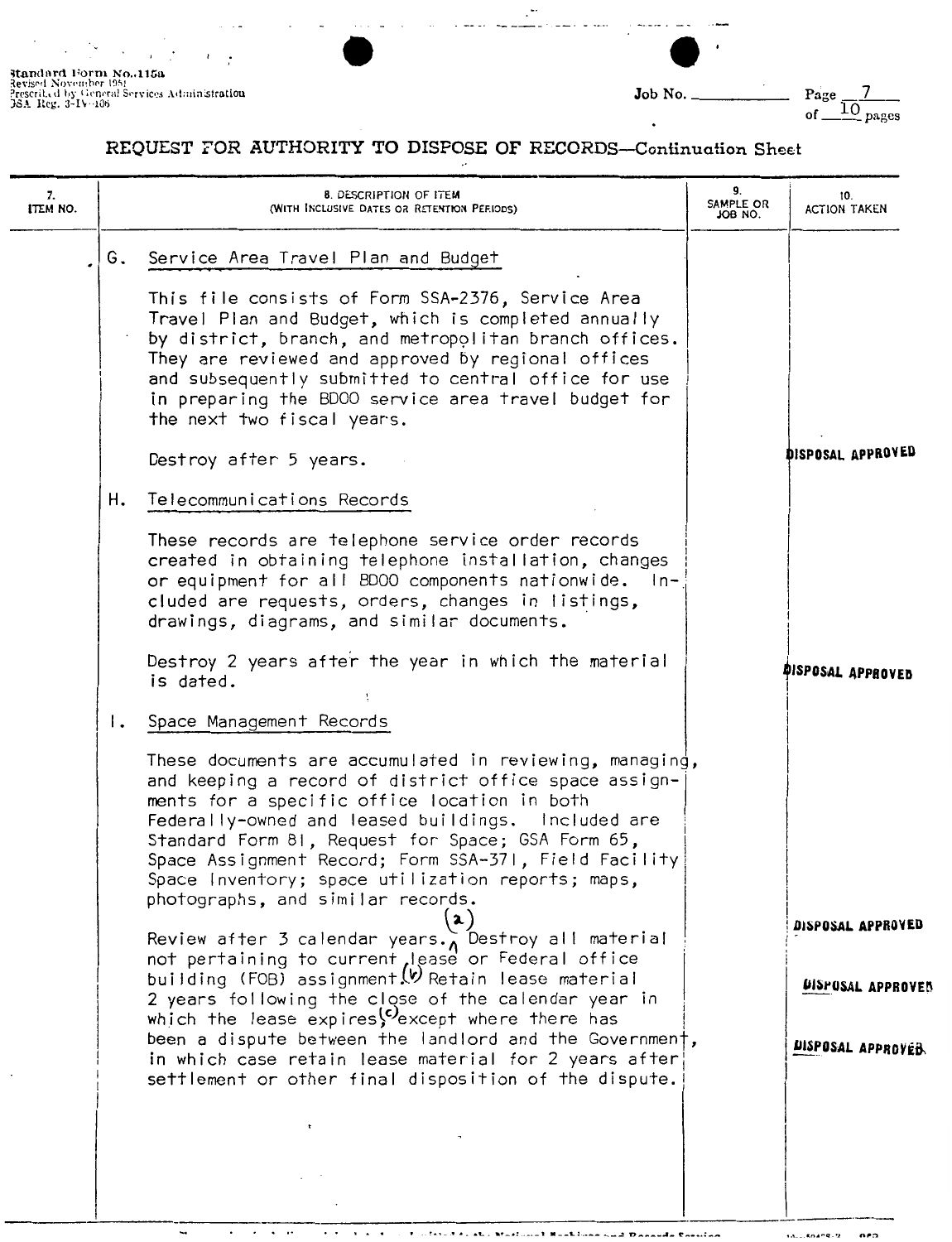

**standard Form No. 115a**<br>Revised November 1951<br>Prescribed by General Services Administr**ation**<br>JSA Reg. 3–IV–106

 $\mathbf{r}$ 

 $\bar{1}$  $\cdot$ 

,

Job No.

 $Page of 10$  $\overline{8}$ pages

## REQUEST FOR AUTHORITY TO DISPOSE OF RECORDS-Continuation Sheet

 $\cdot$ 

| 7.<br>ITEM NO. | 8. DESCRIPTION OF ITEM<br>(WITH INCLUSIVE DATES OR RETENTION PERIODS)                                                                                                                                                                                                                                   |  | 10.<br>ACTION TAKEN |
|----------------|---------------------------------------------------------------------------------------------------------------------------------------------------------------------------------------------------------------------------------------------------------------------------------------------------------|--|---------------------|
| 111.           | HOUSEKEEP ING RECORDS                                                                                                                                                                                                                                                                                   |  |                     |
|                | These records relate to the performance of routine<br>administrative operations and in obtaining housekeeping-<br>type services from the organizations responsible for<br>providing them.                                                                                                               |  |                     |
|                | General Management Records<br>Α.                                                                                                                                                                                                                                                                        |  |                     |
|                | Documents related to the internal management or<br>general administration of an office. These records<br>include, but are not limited to:                                                                                                                                                               |  |                     |
|                | 1. Office internal procedures, hours of duty, and<br>individual duties that do not have continuing<br>applicability.                                                                                                                                                                                    |  |                     |
|                | 2. Bureau participation in charitable affairs, such<br>as blood donations and contributions to charitable<br>organizations.                                                                                                                                                                             |  |                     |
|                | 3. Parking, traffic control, and similar matters.                                                                                                                                                                                                                                                       |  | DISPOSAL Arrays     |
|                | Destroy I year following the close of the calendar<br>year in which the material is dated.                                                                                                                                                                                                              |  |                     |
|                | Housekeeping Instructions<br>в.                                                                                                                                                                                                                                                                         |  |                     |
|                | These files consist of instructions relating to<br>housekeeping procedures in the preparing office.<br>Included are copies of the instructions and related<br>background papers. Note: This definition does not<br>apply to instructions that are issued on a nationwide<br>basis.                      |  | DISPOSAL APPROVED   |
|                | Destroy when superseded or obsolete.                                                                                                                                                                                                                                                                    |  |                     |
|                | C.<br>Safety Reports                                                                                                                                                                                                                                                                                    |  |                     |
|                | Documents relating to accident and fire reporting,<br>including accident experience reports. Included are<br>reports pertaining to employee injuries, fatalities,<br>fires, property damage, motor vehicle accidents,<br>accident and injury experience, injury cause analysis,<br>and similar records. |  | DISPOSAL APPROVED   |
|                | Destroy after 3 years.                                                                                                                                                                                                                                                                                  |  |                     |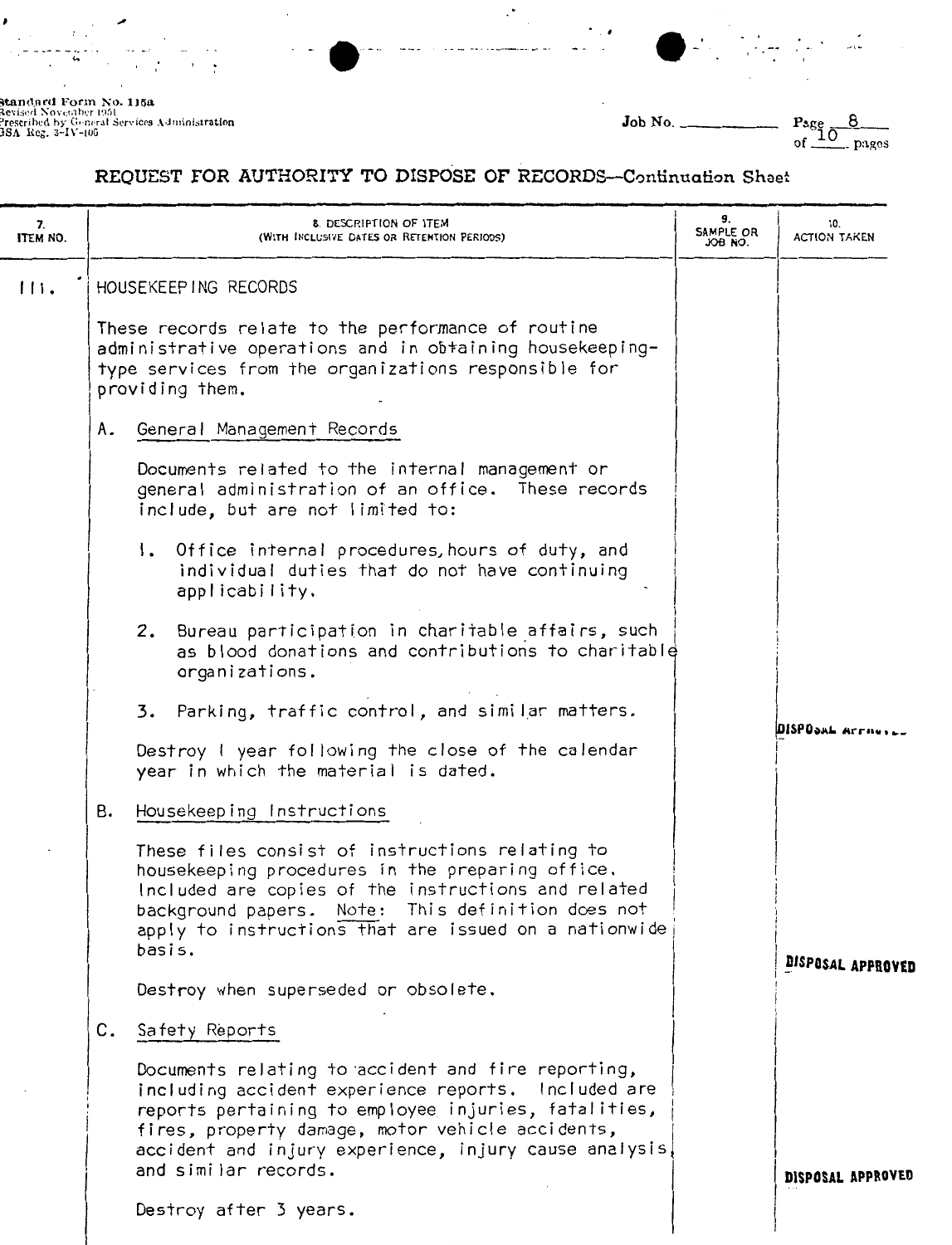ndard Form No. 115a<br>ised November 1951<br>scribed by General Services Administration<br>L Reg. 3-1V-105

Job No. \_ Page 9

of 10 pages

 $\overline{a}$ 

### REQUEST FOR AUTHORITY TO DISPOSE OF RECORDS-Continuation Sheet

÷,

| 7.<br><b>ITEM NO.</b> | 8. DESCRIPTION OF ITEM<br>(WITH INCLUSIVE DATES OR RETENTION PERIODS)                                                                                                                                                                                                                                                                                                                                                                                                                                                                                                                                                                                                                                                                                               |                                                                                                                                                                                                                                                                                                                                                                                                                                                                                                                                                                                                                                                                                                                                                                                                                                                                                            | 9.<br>SAMPLE OR<br>JOB NO. | 10.<br>ACTION TAKEN |
|-----------------------|---------------------------------------------------------------------------------------------------------------------------------------------------------------------------------------------------------------------------------------------------------------------------------------------------------------------------------------------------------------------------------------------------------------------------------------------------------------------------------------------------------------------------------------------------------------------------------------------------------------------------------------------------------------------------------------------------------------------------------------------------------------------|--------------------------------------------------------------------------------------------------------------------------------------------------------------------------------------------------------------------------------------------------------------------------------------------------------------------------------------------------------------------------------------------------------------------------------------------------------------------------------------------------------------------------------------------------------------------------------------------------------------------------------------------------------------------------------------------------------------------------------------------------------------------------------------------------------------------------------------------------------------------------------------------|----------------------------|---------------------|
|                       | D.                                                                                                                                                                                                                                                                                                                                                                                                                                                                                                                                                                                                                                                                                                                                                                  | Office: Service and Supply Records<br>Documents relating to ordinary supplies and equipment<br>used by an office; office space and utilities;<br>communications, transportation, custodial, or other<br>services required by an office; and to the general<br>maintenance of an office. These records include, but<br>are not limited to:<br>Requests for supplies, receipts for supplies and<br>$\mathbf{I}$ .<br>equipment, and similar papers pertaining to office<br>supply matters.<br>2.<br>Requests for publications and blank forms, and<br>other papers relating to the supply and distribu-<br>tion of publications to the office.<br>3. Documents relating to local transportation and<br>custodial service required by an office,<br>4. Requests for installation of telephones, telephone<br>extensions, requests for change to telephone<br>directories, and similar papers. |                            |                     |
|                       | Destroy 3 years after the close of the calendar year<br>in which the material is dated.<br>Ε.<br>Personnel Records<br>These records consist of working copies of employee<br>records used by and authorized for operating and<br>administrative levels in SSA. The official copies of<br>these records are maintained elsewhere, such as<br>personnel, budget, or payroll offices. Included are<br>copies of SF-52, Request for Personnel Action,<br>Supervisory Aptitude Evaluation Form, employee<br>appraisal, SF-7-B, report of employee interview<br>concerning rating, appraisal, job conduct, within-grade<br>notification, leave record card, SF-1012, Travel<br>Voucher, HEW-I, Travel Order, and similar documents<br>pertaining to individual employees. |                                                                                                                                                                                                                                                                                                                                                                                                                                                                                                                                                                                                                                                                                                                                                                                                                                                                                            |                            | DISPOSAL APPROVED   |
|                       |                                                                                                                                                                                                                                                                                                                                                                                                                                                                                                                                                                                                                                                                                                                                                                     | Destroy in accordance with Appendix B, Filing and<br>Retention Table (Employee Records and Files) Chapter $\ \mathsf{X},$<br>SSA Guide 1-4, Personnel Guide for Supervisors.                                                                                                                                                                                                                                                                                                                                                                                                                                                                                                                                                                                                                                                                                                               |                            | DISPOSAL APPROVED   |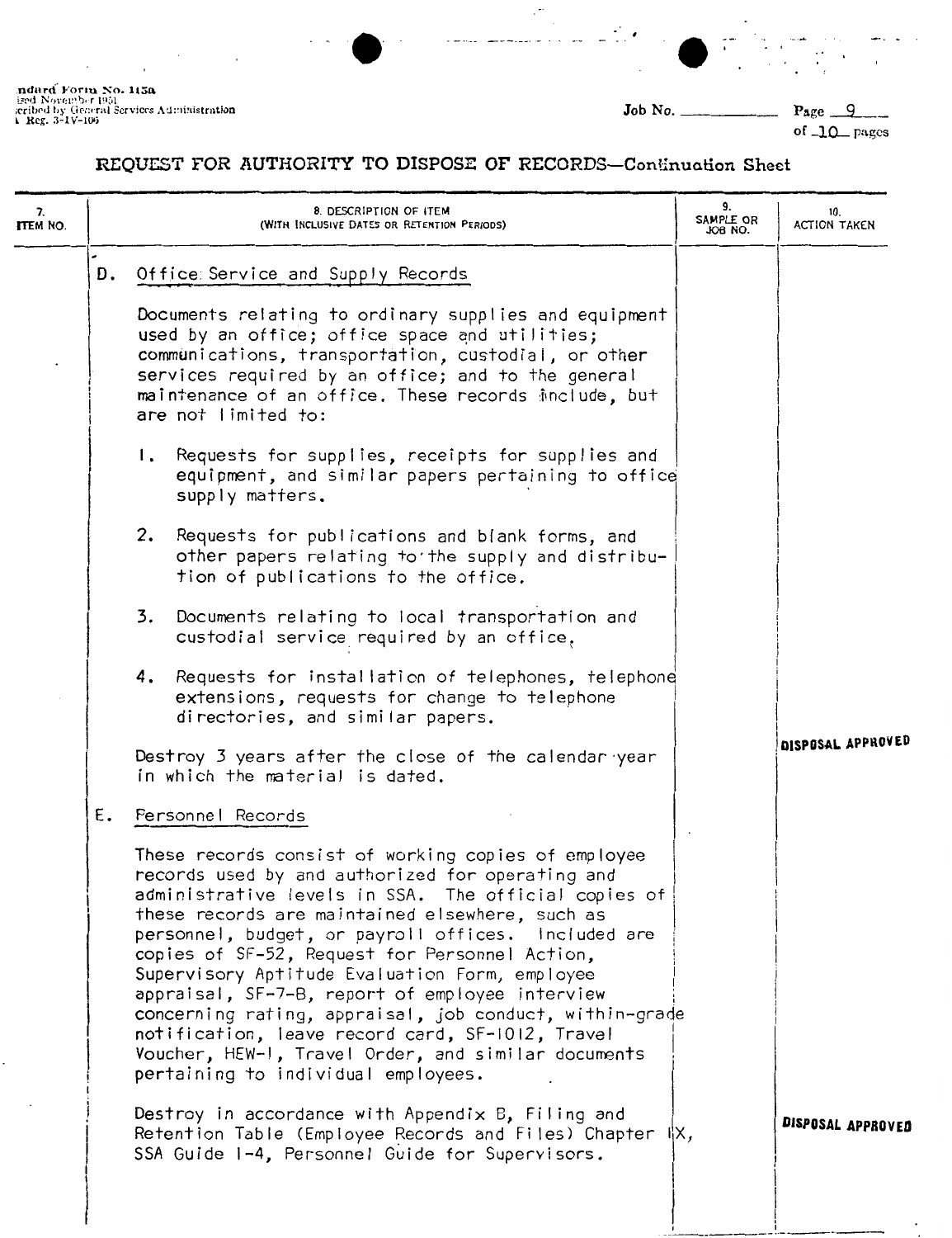indurd Form No. 1153<br>1801 November 1951<br>seribed by Ogneral Services Administration<br>A Reg. 3-IV-106

 $\bullet$  .

 $\overline{\phantom{a}}$  $\mathcal{L} \rightarrow \mathcal{L}$ 



 $\ddot{\phantom{0}}$ 

 $\mu$  is a similar of  $\mu$ 

 $\mathcal{A}^{\mathcal{A},\mathcal{C}}$ 

 $\bullet$  .  $\bullet$ 

 $\sim$   $\sim$ ÷

 $\sim$   $\sim$ 

 $\overline{\phantom{a}}$ 

 $\alpha$  ,  $\alpha$  ,  $\alpha$ 

 $\ddot{\phantom{a}}$  $\blacksquare$  $\sim$   $\alpha$ 

### REQUEST FOR AUTHORITY TO DISPOSE OF RECORDS-Continuation Sheet

 $\omega_1$  is a second second second

| 7.<br>ITEM NO. | <b>8. DESCRIPTION OF ITEM</b><br>(WITH INCLUSIVE DATES OR RETENTION PERIODS) |                                                                                                                                                                                                                                                                                                                                                                                                                                                                                                                                  |  | 10.<br><b>ACTION TAKEN</b> |
|----------------|------------------------------------------------------------------------------|----------------------------------------------------------------------------------------------------------------------------------------------------------------------------------------------------------------------------------------------------------------------------------------------------------------------------------------------------------------------------------------------------------------------------------------------------------------------------------------------------------------------------------|--|----------------------------|
|                |                                                                              | F. Office Reference Records                                                                                                                                                                                                                                                                                                                                                                                                                                                                                                      |  |                            |
|                |                                                                              | These records are maintained to provide a source of<br>reference materials readily available to the office.                                                                                                                                                                                                                                                                                                                                                                                                                      |  |                            |
|                |                                                                              | I. Technical and Reference Publications                                                                                                                                                                                                                                                                                                                                                                                                                                                                                          |  |                            |
|                |                                                                              | These records consist of copies of issuances,<br>including reference binders and other publications<br>issed by any element of DHEW, SSA, other Government<br>agencies, and non-Governmental organizations, which<br>are maintained by an office for reference purposes.<br>These files also include memorandums, letters,<br>messages, or other documents used to transmit<br>program instructions in advance of official SSA<br>issuances.<br>a. Destroy when superseded, obsolete, or when<br>no longer needed for reference. |  | DISPOSAL APPROVED          |
|                |                                                                              | 2. Reading Files                                                                                                                                                                                                                                                                                                                                                                                                                                                                                                                 |  |                            |
|                |                                                                              | These files consist of extra copies of outgoing<br>communications, arranged chronologically, which<br>are maintained for review by staff members.                                                                                                                                                                                                                                                                                                                                                                                |  |                            |
|                |                                                                              | a. Destroy I year following the calendar year<br>in which the material is dated. Earlier disposal<br>is authorized.                                                                                                                                                                                                                                                                                                                                                                                                              |  | DISPOSAL APPROVEH          |
|                |                                                                              |                                                                                                                                                                                                                                                                                                                                                                                                                                                                                                                                  |  |                            |
|                |                                                                              |                                                                                                                                                                                                                                                                                                                                                                                                                                                                                                                                  |  |                            |
|                |                                                                              |                                                                                                                                                                                                                                                                                                                                                                                                                                                                                                                                  |  |                            |
|                |                                                                              |                                                                                                                                                                                                                                                                                                                                                                                                                                                                                                                                  |  |                            |
|                |                                                                              |                                                                                                                                                                                                                                                                                                                                                                                                                                                                                                                                  |  |                            |